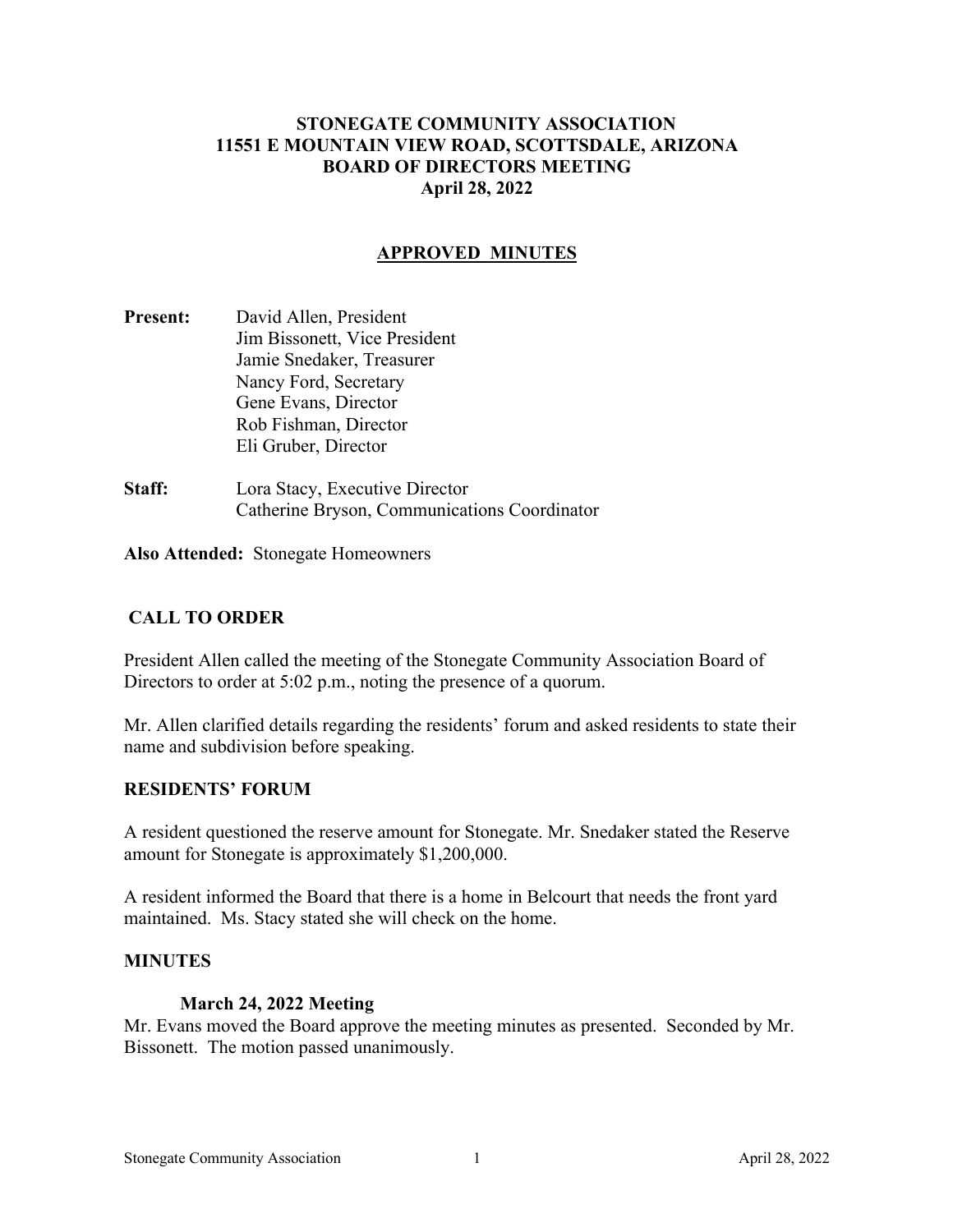## **March 22, 2022 Annual Meeting**

The Board accepted the Annual Meeting minutes. They will be approved at the 2023 Annual meeting.

# **March 24, 2022 Election of Officers Meeting**

Mr. Evans moved the Board accept the meeting minutes as presented. Seconded by Ms. Ford. The motion passed unanimously.

## **TREASURER'S REPORT**

Mr. Snedaker stated SCA's prior treasurer, Mr. Tom Schaefer did an exceptional job on the Stonegate financials. Mr. Snedaker stated the property transfers are still good. The variance report only had timing differences.

Mr. Fishman asked if discussion had taken place about possibly changing some of the SCA equities. Mr. Snedaker said no changes are planned at this time.

Mr. Evans moved the Board approve the Treasurer's report as presented. Seconded by Mr. Bissonett. The motion passed unanimously.

# **EXECUTIVE DIRECTOR'S REPORT**

### **10-Day Notice Letters**

Ms. Stacy discussed a property advertised in Airbnb and Vrbo. The listing has been removed from Vrbo but is still on Airbnb. Ms. Stacy will proceed with the normal policy of a \$150 fine and shutting off the devices.

## **Pool/Spa Renovation Update**

Ms. Stacy discussed Maricopa County has been called for the final inspection and SCA will be able to open the pool after passing She stated there is still repair work to be done on the fountain tile and there were issues with the lap lane markers. A brief discussion took place regarding the issues.

## **QuickPass Transponder Update**

Ms. Stacy stated transponders were installed on 1,600 vehicles. The reader was moved on the wall at the Retreat and SCA is considering doing the same at the Regal gate. She stated appointments were being made for residents who still need transponders.

## **Arizona Game & Fish – Javelina Talk**

Ms. Stacy shared that the Arizona Game & Fish Department came to Stonegate and gave a fantastic presentation. She stated there were 28 residents in attendance and another 20 residents on Zoom. She stated there is a link on SCA's website to view Javelina information.

#### **Pickleball Noise Study**

Ms. Stacy has not heard back from the Acoustic Group Inc. and will be contacting them again.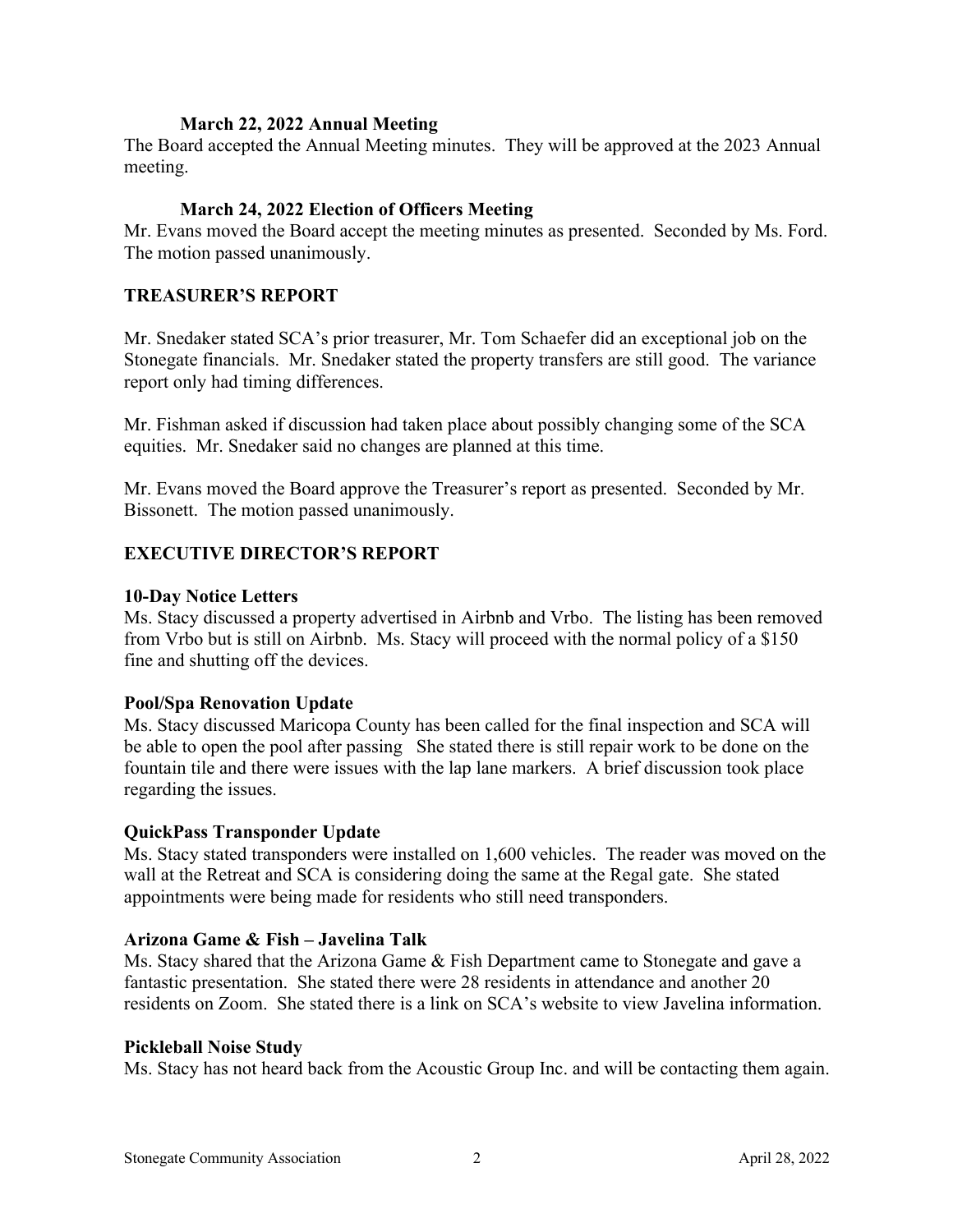### **Street ID Signs**

Ms. Stacy explained the paint contractor had a difficult time getting paint but they will be stating soon.

# **BOARD ACTIONS**

### **Approve Revised Vendor Pass Program**

A brief discussion took regarding the new program.

Mr. Bissonett moved the Board approve the Revised Vendor Pass Program. Seconded by Mr. Gruber. The motion passed unanimously.

# **Approve Cancellation of Clickers & Proximity Cards for Gate Access System on 6-1-2022**

The Board discussed the cancellation of this program. Signs should be posted at gate. President Allen suggested an extra person should be working at the gate on the first day. President Allen also stated Ms. Stacy has the discretion to extend this date if she finds necessary.

Mr. Evans moved the Board approve the Cancellation of Clickers & Proximity Cards for Gate Access System on 6-1-2022. Seconded by Mr. Bissonett. The motion passed unanimously.

### **Approve Pinnacle Paving as the 2022 Roadway Contractor**

Ms. Stacy explained Pinnacle Paving's cost of \$283,562 is under SCA's budget.

Mr. Evans moved the Board approve Pinnacle Paving as the 2022 Roadway Contractor. Seconded by Ms. Ford. The motion passed unanimously.

## **Approve Purchase of a 2022 Kawasaki Mule**

Ms. Stacy explained there are 4 mules in operation and one mule out of commission. That mule is from 2012 and not worth repair.

Ms. Ford moved the Board approve the Purchase of a 2022 Kawasaki Mule. Seconded by Mr. Evans. The motion passed unanimously.

#### **Approve Purchase of Chipper Motor**

Ms. Stacy stated the bid received is \$4,136 and this is for commercial grade. A new chipper costs \$25,000.

Ms. Ford moved the Board approve the Purchase of a Chipper Motor. Seconded by Mr. Fishman. The motion passed unanimously.

## **Approve Appointment of Members to Nomination & Election Committee**

Brief discussion took place regarding the process of appointing new members.